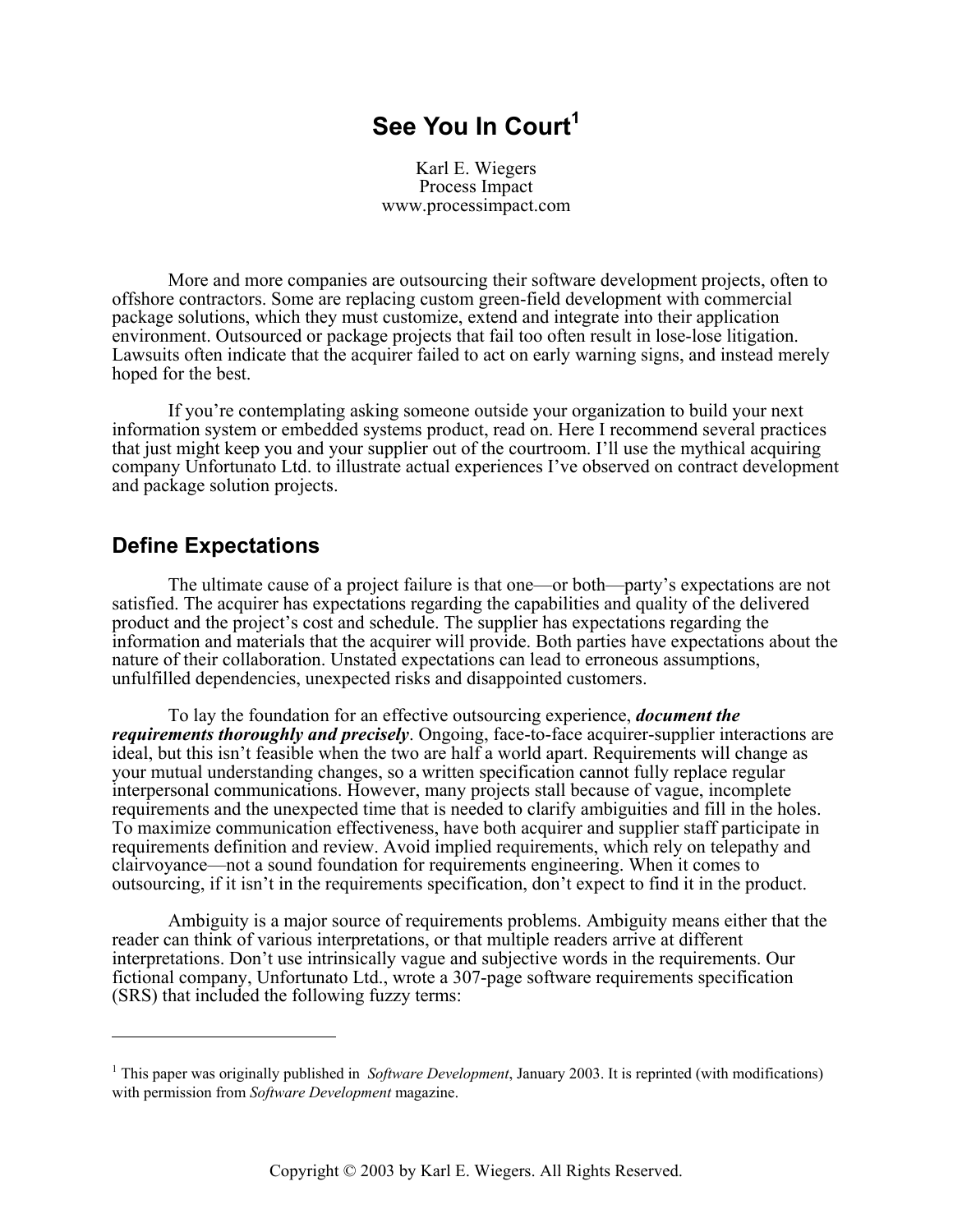- mostly
- as needed
- might
- 
- 
- 
- 
- 
- 
- make sense<br>
appropriate<br>
graceful<br>
at minimum<br>
slowly<br>
may be of use<br>
including but not limited to<br>
and/or<br>
various<br>
clean and stable interface<br>
several
- 
- 
- 
- 

Such vague writing is an invitation to unfulfilled expectations. How do you test "several," estimate "including but not limited to," or prove that you have a "clean and stable interface"?

Unfortunato's SRS also was riddled with the word "support," as in "the system shall support Microsoft Word." How will the supplier know exactly what Unfortunato means by "support" in each instance? I don't like to see "support" in a requirements document unless you are building a bridge.

In addition to describing the desired system functionality, *specify quality attributes, constraints, external interfaces and performance goals*. Sometimes these are collectively referred to as "nonfunctional requirements." Quality attributes include such characteristics as reliability, usability, maintainability, integrity, testability, installability and portability; see my book *Software Requirements* (Microsoft Press, 1999) for more detail. If you don't clearly specify your objectives in these categories, the supplier might make design decisions that aren't consistent with your objectives. Shortfalls in performance, security or reliability might demand a major architectural redesign, although no one budgeted time or money for this additional effort. Failing to satisfy nonfunctional requirements can make the delivered system unfit for its intended use.

Some disputes stem from questions of scope, so it's essential to *define the project scope*, the boundary between what's in and what's out. One contract conflict arose when, midway through the project, Unfortunato insisted that six additional data conversions were required. The package solution supplier claimed that the contract did not cover those conversions, so they would require additional payment. Now the lawyers are continuing the argument.

Expect some requirements growth on every project, because it's nearly impossible to know all of them before construction begins. You can expect more scope creep if the requirements are developed hastily, by inexperienced analysts, with inadequate customer involvement or from a poorly articulated initial product vision. Rapidly changing or emergent business needs lead to even more requirements churn and growth; such projects aren't good candidates for outsourcing.

To deal with the inevitable modifications and growth, *define a mutually acceptable change control process*. Change always has a price, and your contract should specify who will pay for various kinds of changes, such as new requested functionality or corrections made in the original requirements. The payment responsibility will depend on whether the contract is fixedprice, time-and-materials or royalty-based.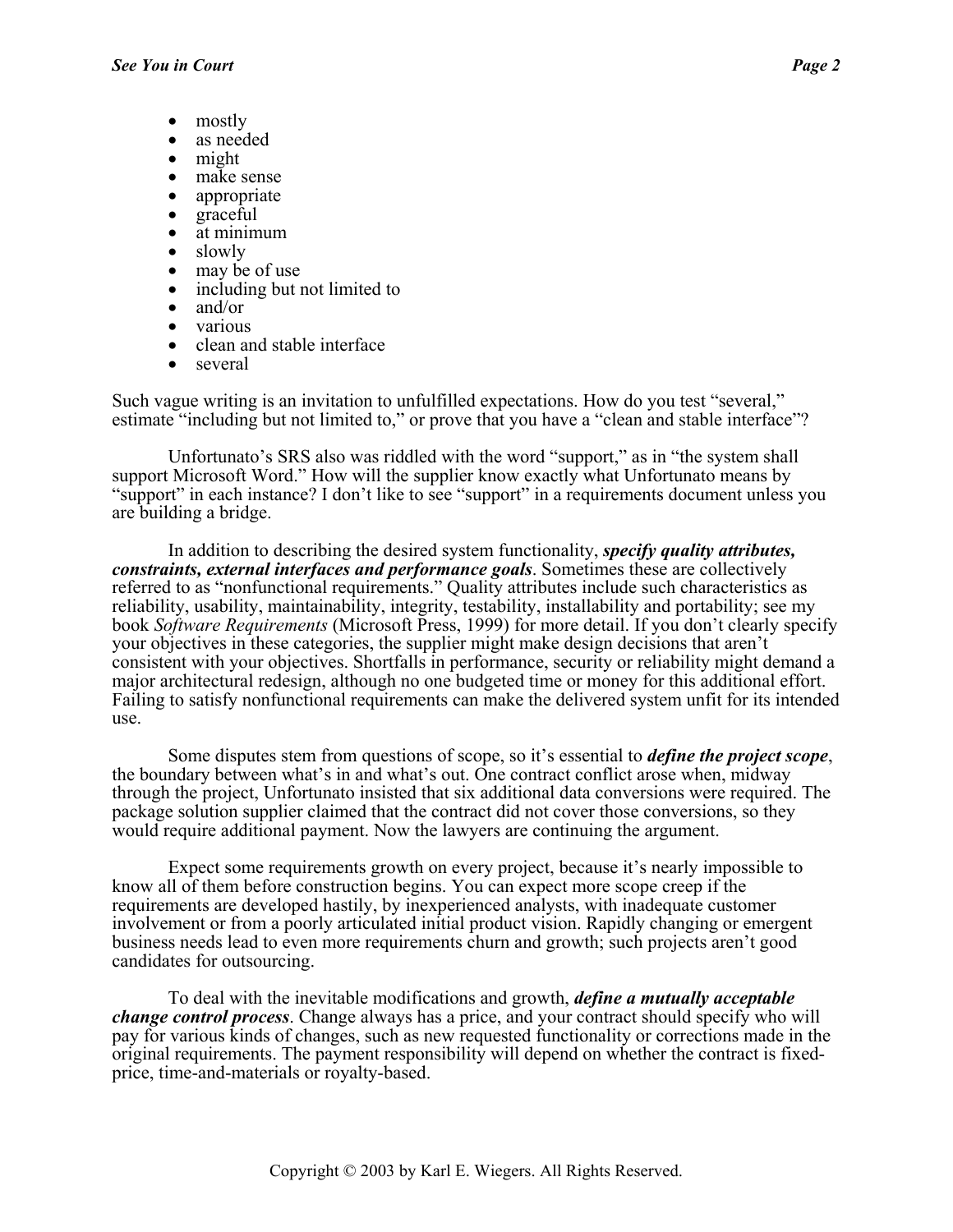The schedule for Unfortunato's failed package solution project included a one-week task named "Hold requirements workshops for bolt-ons," followed immediately by several tasks to implement individual extensions to the core package. The supplier forgot to include vital intermediate tasks to document, review and revise the requirements specifications. The iterative and communication-intensive nature of requirements development dictates that you must *plan time for multiple cycles and reviews on requirements*. On this project, the acquirer and supplier teams were a continent apart. They experienced slow turnaround on the myriad questions that arose as the SRS cycled between the two parties. Failure to resolve requirements issues in a timely way put the schedule off track immediately and eventually helped derail the project. An alternative strategy is to take an iterative and incremental approach to the development process, using interim releases to clarify requirements, collect customer feedback and enable course correction.

#### **Open the Communication Channels**

An effective acquirer-supplier relationship is a collaborative partnership in which both parties work together in good faith toward their common objective. As with any relationship, a win-win outcome demands honesty and communication. Acquirers must be honest about their expectations and needs. Suppliers must be honest about project status. Each party has the right and the responsibility—to state what information, materials, conditions and decisions it needs from the other if their mutual effort is to succeed.

To enable effective communication, *define clear points of contact* on both the supplier and acquirer sides. The acquirer should allocate the task of managing the supplier relationship to a single individual. Similarly, a supplier should identify one person to be responsible for coordinating the relationship with the acquirer; the supplier should have stipulated this in their response to your request for proposal. The prime communication channel then is through these two subcontract managers. Of course, you'll need other points of contact for contracting negotiations, resolving technical issues and the like. If geography and funding permit, have someone from the acquirer in residence at the supplier's site and vice-versa. This dramatically improves communication, particularly if both individuals are empowered to make appropriate decisions.

Unfortunato's project was delayed because the supplier's staff could not always reach the right people at Unfortunato to obtain necessary information or resolve an issue. Unfortunato identified multiple contact individuals for various functions, who sometimes played volleyball with questions from the supplier. This confusion about who ya gonna call and the ensuing delays made it impossible for the supplier to stay on schedule.

A related issue is to *identify the project decisionmakers* and their decision-making process. Many questions and issues arise on every project. A supplier developer might suggest a high-value feature that the acquirer hadn't considered. The supplier might request compromises on stated performance goals or other quality attributes. New risk factors might appear in midproject. The appropriate people must quickly resolve such issues, so determine who will be making these decisions at the outset. As consultant Ellen Gottesdiener pointed out in her article "Decide How to Decide" (January 2001), the decisionmakers should also select an appropriate "decision rule," be it consensus, voting, delegation to an individual or something else.

Laying a proper foundation for a collaborative project will let you handle most issues amicably and professionally. Nonetheless, you should anticipate how you will deal with disputes and problems that aren't so easily resolved. Your contract should therefore *establish an issue management and escalation process*. When you encounter a conflict, such as a dispute over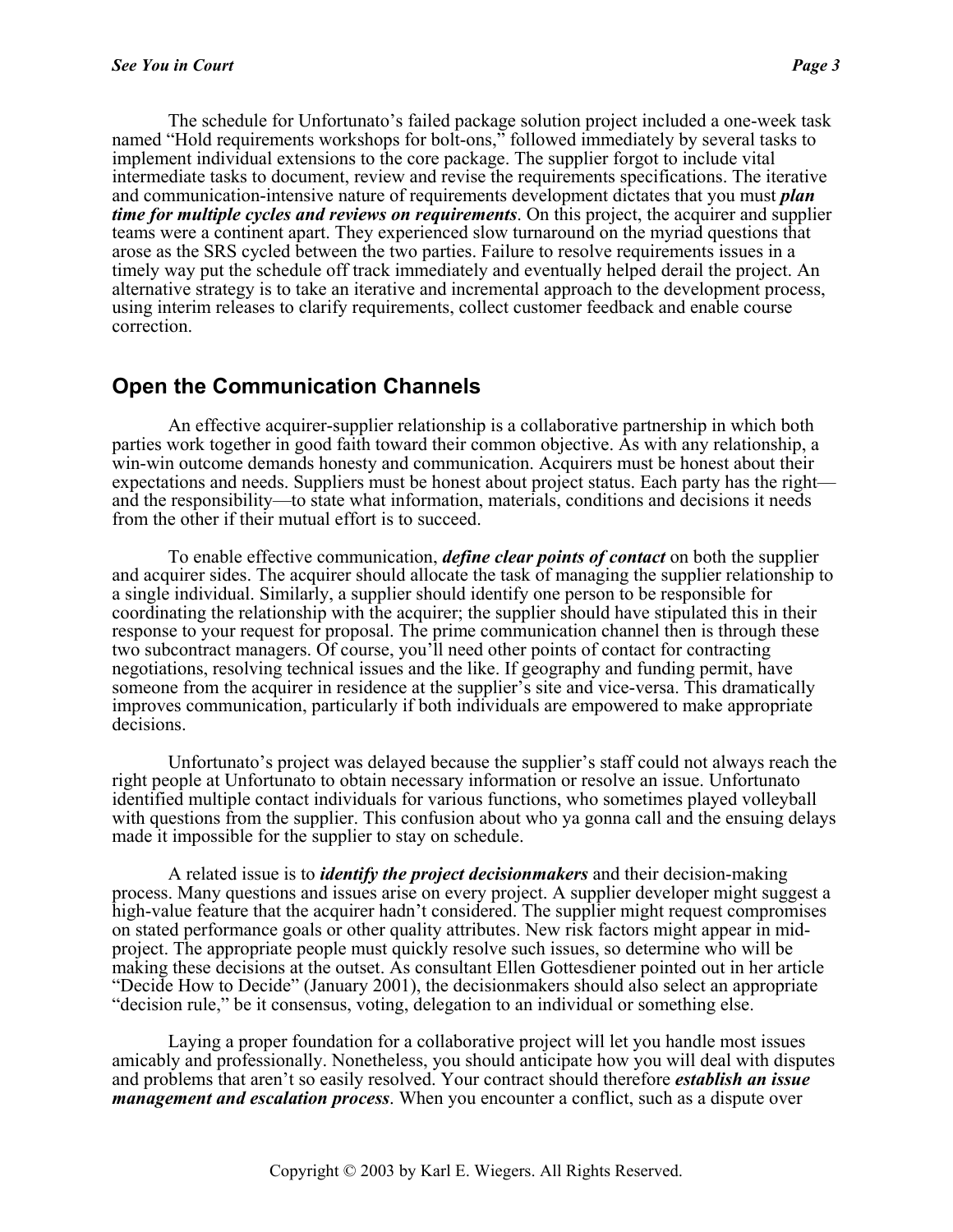project scope, first document the issue and have the subcontract managers attempt to resolve it themselves. Only if that fails should you push the issue up to the attention of higher management levels.

Escalation of unresolved issues also notches up the conflict level, not to mention blood pressures. I read a series of e-mails and faxes between Unfortunato and their supplier that gradually progressed from "You haven't provided me with information X yet so I can't proceed" to "Oh yeah? Well, my lawyer can beat up your lawyer!" Try conflict avoidance and conflict resolution before asking big brother to step in, but define how and when big brother will take over when necessary.

My wife and I have long practiced an effective strategy in our relationship, which also applies to software projects: We prefer to *deal with a concern before it becomes a crisis*. Small issues that remain unresolved can fester into major infections and strain the business relationship. It is far easier to correct a problem when you first recognize it than to let it linger and grow. As software guru Jerry Weinberg observed in *The Secrets of Consulting* (Dorset House, 1985), "It may look like a crisis, but it's only the end of an illusion," the illusion that everything is going just dandy.

## **Keep Your Eyes Open**

Recording the requirements and exchanging phone numbers doesn't mean that you can coast in confidence through the rest of the project. You need visible evidence of the supplier's progress, so you and the supplier can take prompt corrective action whenever reality doesn't agree with expectations. To set the stage for meaningful progress tracking, *agree on significant milestones*. Being a prediction of the future, estimates contain uncertainty, so the supplier might not hit every milestone precisely on time. Include several early milestones to provide visibility into what the supplier is up to. Unfortunato's project schedule did not include any major milestones until several months after launch. This led to an information black hole, and problems with the early stages of the work did not become apparent until much later.

Every project has a critical path of tasks, which dictates the earliest possible completion date. The supplier's proposed schedule should *identify the project's critical path*, so you can see what tasks will cause the most damage if they slip. The critical path for Unfortunato's multimillion-dollar outsourcing project was not clearly defined. The Gantt chart lacked many of the chronological dependencies between tasks. This made it impossible to see the real effect of a slip in a vital early task. Consequently, the revised plan that the supplier prepared after missing some early milestones didn't accurately depict a new, later project completion date.

Risk management is one of the most essential project management practices, so *manage risks aggressively*. Both the acquirer and the supplier should participate in risk identification and analysis. The items on your top ten risk list should drop off the bottom as you actively mitigate known risks throughout the project. According to Capers Jones's *Assessment and Control of Software Risks* (PTR Prentice Hall, 1994), the top risks for contract or outsourced software project are:

- 1. High maintenance costs (60% of projects)
- 2. Friction between contractor and client personnel (50%)
- 3. Creeping user requirements (45%)
- 4. Unanticipated acceptance criteria (30%)
- 5. Legal ownership of software and deliverables (20%)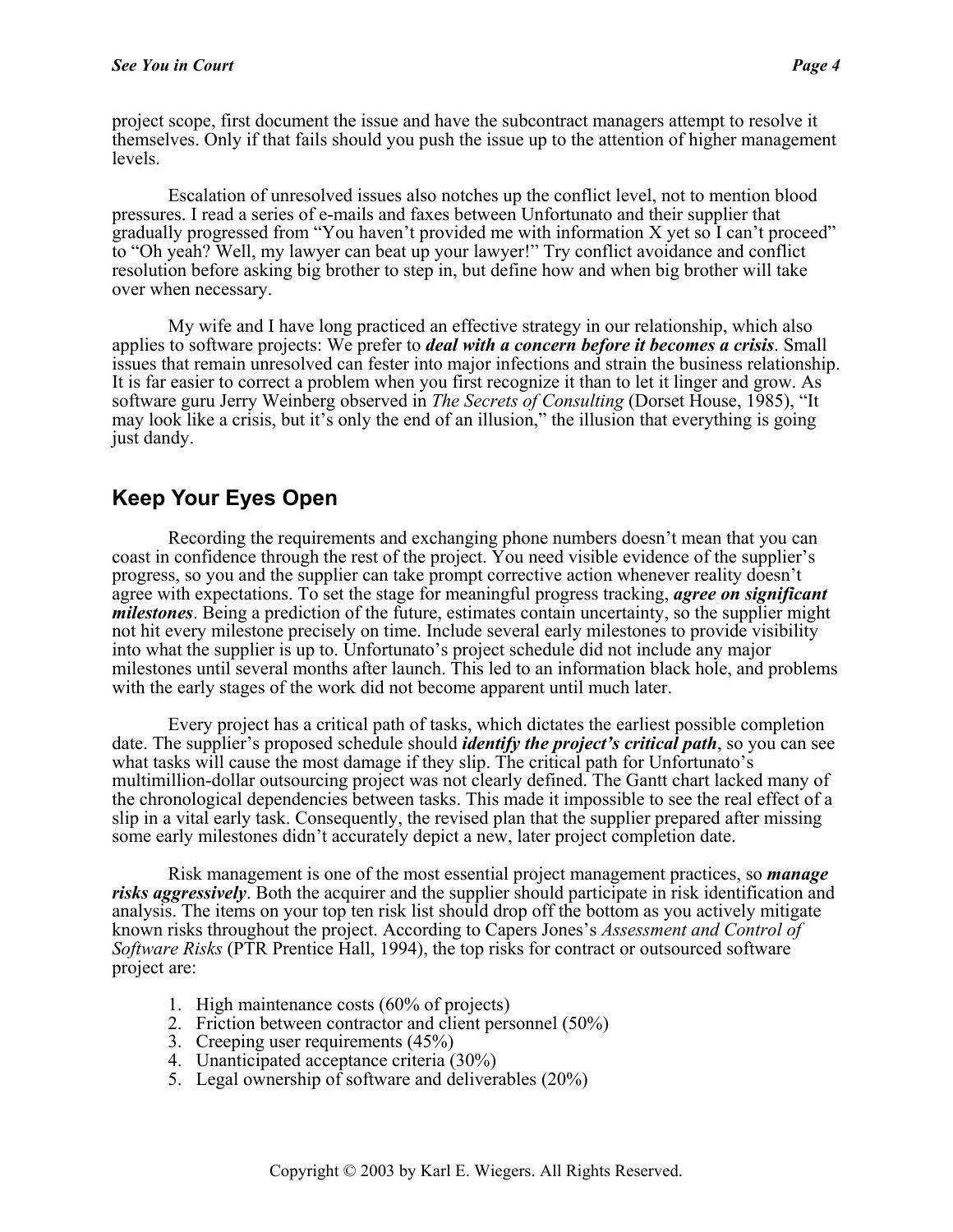Your outsourcing project might well have additional or different risks, so do your own analysis. On Unfortunato's project, the supplier's monthly status reports showed only the same two risk items with low probability of materializing, month after month, as the project spiraled into litigation. Someone wasn't paying attention. See my article "Know Your Enemy: Software Risk Management" (October 1998) for a concise tutorial on risk management.

Keeping your eyes open means that you must *track status accurately and often*. As Tom Bragg and Rand Allen recommend to suppliers, "If your contract or project authorization document does not require progress reporting, do it anyway!" ("Litigation Avoidance: A Lifecycle Approach," *Cutter IT Journal*, September 2000). The contract should specify the frequency of supplier status reports; weekly or biweekly reports are preferred over monthly reports. Typical report contents include:

- status indicators (green, yellow, red) and summaries for project performance metrics such as requirements status, change management, schedule, budget, resources, technical infrastructure, staffing, and training
- a major milestone table, indicating original planned dates, current planned dates and actual completion dates
- a summary of progress against and deviations from the plan
- a current risk list summary, highlighting major changes from the previous status report
- a summary of current issues and action items that indicates their status, who is responsible for each one, and the target date for resolution

Examine the status reports for warning signals and groundless optimism. Unfortunato's project included a major milestone for delivery of an architecture specification, which was originally planned for March 26. The April 1 status report from Unfortunato's supplier still showed March 26 as the planned delivery date for the completed architecture spec, even though that date had come and gone! These kinds of logical disconnects don't give an acquirer great confidence in the supplier's ability to meet its commitments. On the flip side, one reason that the architecture spec was late was because Unfortunato had failed to deliver critical requirements information to the supplier on schedule, which the supplier should have noted in the status report. Acquirers must fulfill their own commitments.

Expect the supplier to *replan realistically when milestones are missed*. Unfortunato's supplier issued a revised project schedule midway through the project, but it was completely implausible. They should have pushed the delivery date out, which would have been realistic but would have incurred a contractual financial penalty. Instead, the supplier compressed more and more work into a small time interval late in the project, assigning parallel tasks to many resources who magically appeared for the first time. Unfortunato rejected this revised schedule and cancelled the contract, which ultimately resulted in a lawsuit.

Of course, your goal is not simply to execute the plan, but to achieve a successful delivery of the right product. The plan represents the supplier's best thinking about how to achieve this goal. Plans can—and should—change as reality happens, but you need more visibility into progress than the Bobby McFerrin approach to project tracking ("don't worry, be happy!").